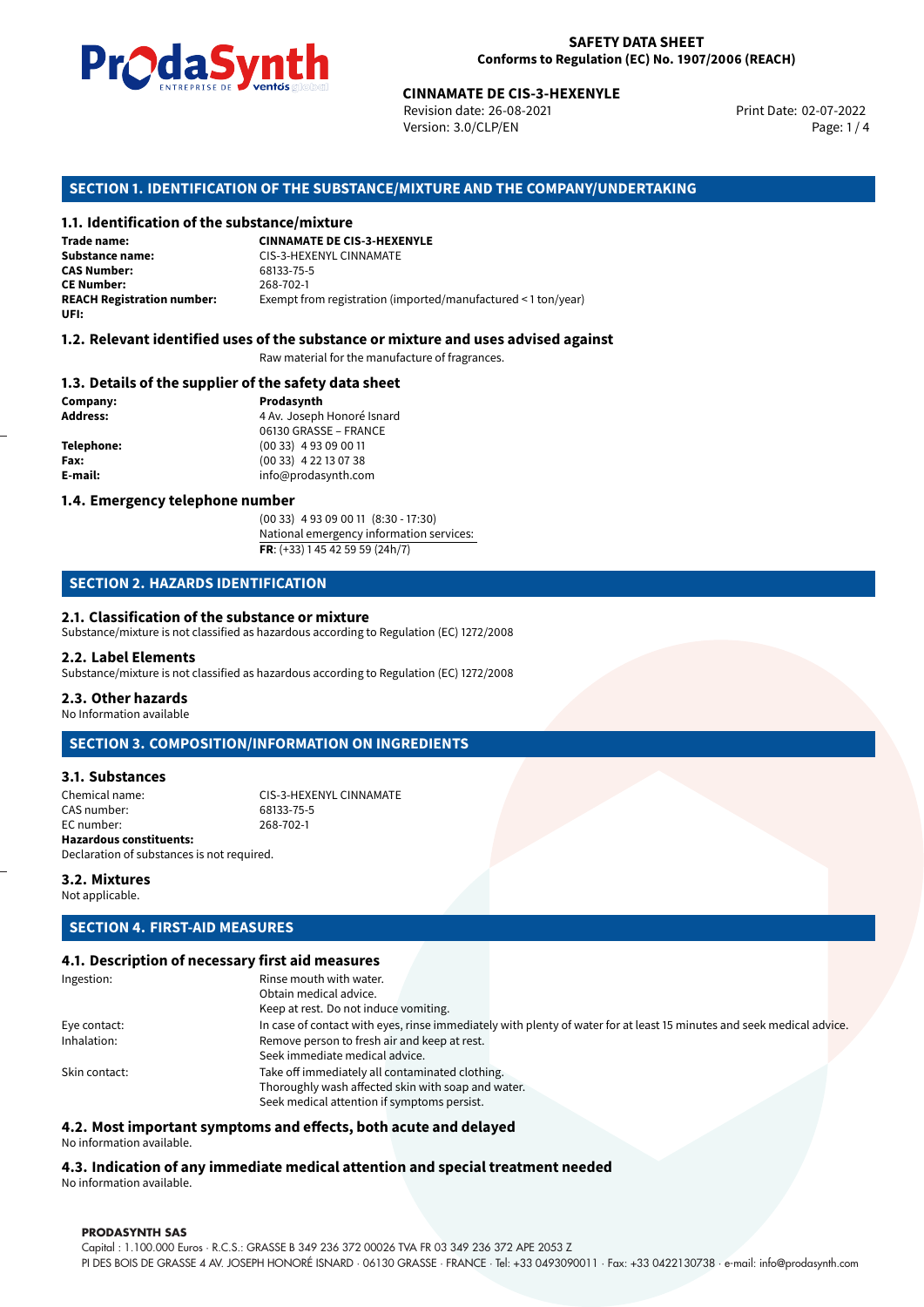

## **CINNAMATE DE CIS-3-HEXENYLE**<br>
Revision date: 26-08-2021<br>
Print Date: 02-07-2022

Revision date: 26-08-2021 Version: 3.0/CLP/EN Page: 2 / 4

### **SECTION 5. FIRE-FIGHTING MEASURES**

### **5.1. Extinguishing Media**

Water spray, carbon dioxide, dry chemical powder or appropriate foam. For safety reasons do not use full water jet.

### **5.2. Special hazards arising from the substance or mixture**

Known or Anticipated Hazardous Products of Combustion: Emits toxic fumes under fire conditions.

### **5.3. Advice for firefighters**

High temperatures can lead to high pressures inside closed containers. Avoid inhalation of vapors that are created. Use appropriate respiratory protection. Do not allow spillage of fire to be poured into drains or watercourses. Wear self-contained breathing apparatus and protective clothing.

### **SECTION 6. ACCIDENTAL RELEASE MEASURES**

### **6.1. Personal precautions, protective equipment and emergency procedures**

Evacuate surronding areas. Ensure adequate ventilation. Keep unnecessary and unprotected personnel from entering. Do not breathe vapor/spray. Avoid contact with skin and eyes. Information regarding personal protective measures: see section 8.

### **6.2. Environmental precautions**

To avoid possible contamination of the environment, do not discharge into any drains, surface waters or groundwaters.

### **6.3. Methods and materials for containment and cleaning up**

Cover with an inert, inorganic, non-combustible absorbent material (e.g. dry-lime, sand, soda ash). Place in covered containers using non-sparking tools and transport outdoors. Avoid open flames or sources of ignition (e.g. pilot lights on gas hot water heater). Ventilate area and wash spill site after material pickup is complete.

### **6.4. Reference to other sections**

Information regarding exposure controls, personal protection and disposal considerations can be found in sections 8 and 13.

### **SECTION 7. HANDLING AND STORAGE**

### **7.1. Precautions for safe handling**

Do not store or handle this material near food or drinking water. Do not smoke. Avoid contact with the eyes, skin and clothing. Wear protective clothing and use glasses. Observe the rules of safety and hygiene at work. Keep in the original container or an alternative made from a compatible material.

### **7.2. Conditions for safe storage, including any incompatibilities**

Store in tightly closed and preferably full containers in a cool, dry and ventilated area, protected from light. Keep away from sources of ignition (e.g. hot surfaces, sparks, flame and static discharges). Keep away from incompatible materials (see section 10).

### **7.3. Specific end use(s)**

No information available.

### **SECTION 8. EXPOSURE CONTROLS AND PERSONAL PROTECTION**

### **8.1. Control parameters**

Components with occupational exposure limits: None known.

### **8.2. Exposure controls**

| Appropriate engineering controls: | Measures should be taken to prevent materials from being splashed into the body.                                                            |  |  |
|-----------------------------------|---------------------------------------------------------------------------------------------------------------------------------------------|--|--|
|                                   | Provide adequate ventilation, according to the conditions of use. Use a mechanical exhaust if required.                                     |  |  |
| Eye/Face protection:              | Chemical safety goggles are recommended. Wash contaminated goggles before reuse.                                                            |  |  |
| Hand Protection:                  | Chemical-resistant gloves are recommended. Wash contaminated gloves before reuse.                                                           |  |  |
| Body protection:                  | Personal protective equipment for the body should be selected based on the task being performed and the risks                               |  |  |
|                                   | involved.                                                                                                                                   |  |  |
| <b>Respiratory Protection:</b>    | In case of insufficient ventilation, use suitable respiratory equipment.                                                                    |  |  |
| Environmental exposure controls:  | Emissions from ventilation or process equipment should be checked to ensure they comply with environmental<br>protection legislation.       |  |  |
|                                   | In some cases, filters or engineering modifications to the process equipment will be necessary to reduce emissions to<br>acceptable levels. |  |  |

### **PRODASYNTH SAS**

Capital : 1.100.000 Euros · R.C.S.: GRASSE B 349 236 372 00026 TVA FR 03 349 236 372 APE 2053 Z PI DES BOIS DE GRASSE 4 AV. JOSEPH HONORÉ ISNARD · 06130 GRASSE · FRANCE · Tel: +33 0493090011 · Fax: +33 0422130738 · e-mail: info@prodasynth.com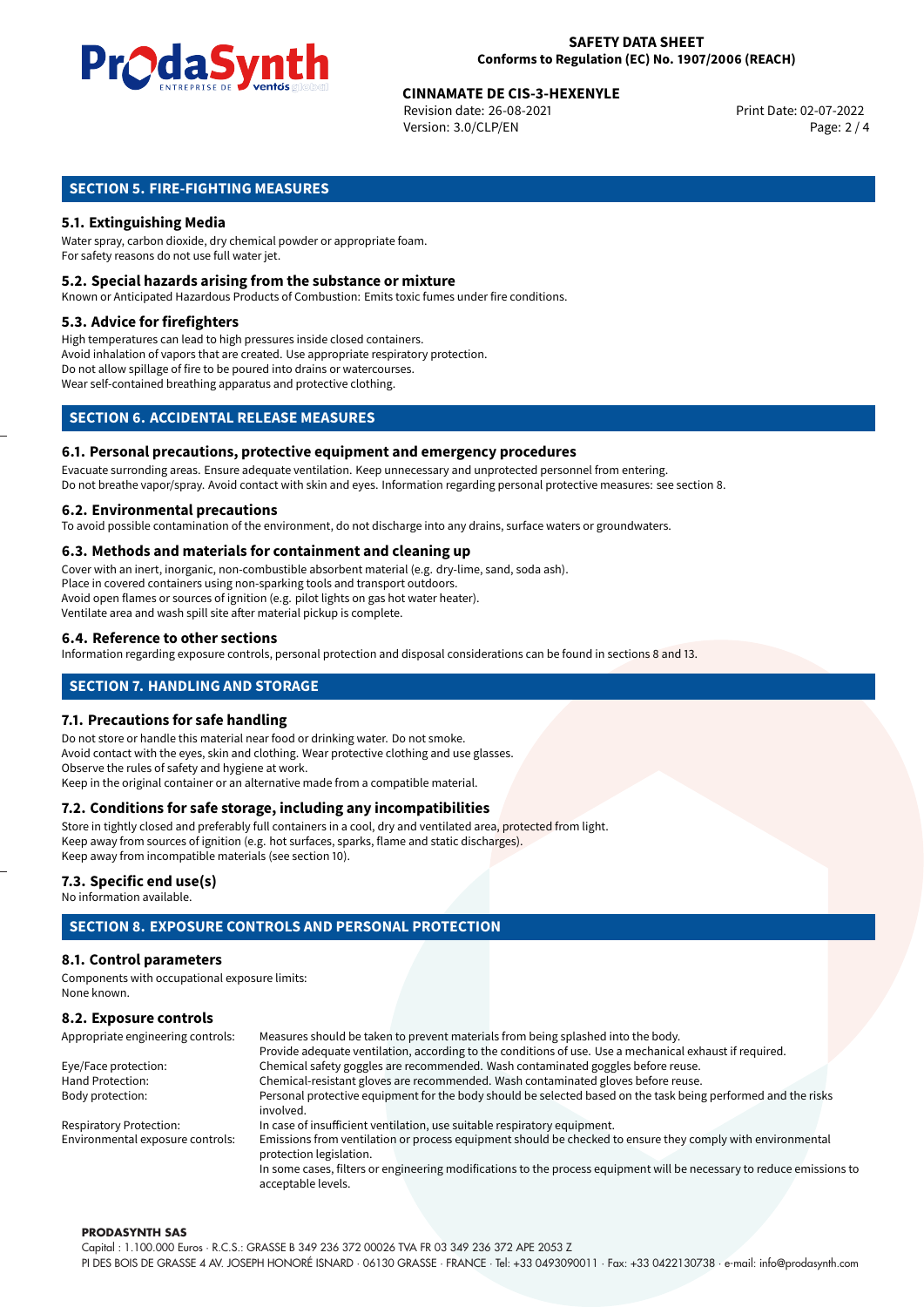

## **CINNAMATE DE CIS-3-HEXENYLE**<br>
Revision date: 26-08-2021<br>
Print Date: 02-07-2022

Revision date: 26-08-2021 Version: 3.0/CLP/EN Page: 3 / 4

### **SECTION 9. PHYSICAL AND CHEMICAL PROPERTIES**

### **9.1. Information on basic physical and chemical properties**

Appearance: Liquid Colour: Conforms to standard Odour: Conforms to standard Odour theshold: Not determined pH: Not determined Melting point/freezing point: Not determined Boling point/boiling range (°C): 170°C Flash point: 110 °C Evaporation rate: Not determined Flammability: Not determined Lower flammability/Explosive limit: Not determined Upper flammability/Explosive limit: Not determined Vapour pressure: Vapour pressure: Not determined Vapour Density: Not determined Density: Not determined Relative density: Not determined Water solubility: Water solubility: NON MISCIBLE IN WATER - MISCIBLE IN ALCOHOL Solubility in other solvents: SOLUBLE IN ETHANOL Partition coefficient n-octanol/water: Not determined Auto-ignition temperature: Not determined Decomposition temperature: Not determined Viscosity, dynamic:  $\blacksquare$ Viscosity, kinematic: Not determined Explosive properties: Not determined Oxidising properties: NONE EXPECTED

### **9.2. Additional information**

No information available.

### **SECTION 10. STABILITY AND REACTIVITY**

### **10.1. Reactivity**

No hazardous reactions if stored and handled as prescribed/indicated.

### **10.2. Chemical stability**

The product is stable if stored and handled as prescribed/indicated.

### **10.3. Possibility of hazardous reactions**

No hazardous reactions if stored and handled as prescribed/indicated.

### **10.4. Conditions to Avoid**

Conditions to Avoid: Excessive heat, flame or other ignition sources.

### **10.5. Incompatible materials**

Avoid contact with strong acids and bases and oxidizing agents.

### **10.6. Hazardous decomposition products**

During combustion may form carbon monoxide and unidentified organic compounds.

### **SECTION 11. TOXICOLOGICAL INFORMATION**

### **11.1. Information on toxicological effects**

| <b>Acute toxicity</b>                    | Based on the data available, the criteria for classification are not met. |
|------------------------------------------|---------------------------------------------------------------------------|
| <b>Skin corrosion/irritation</b>         | Based on the data available, the criteria for classification are not met. |
| Serious eye damage/irritation            | Based on the data available, the criteria for classification are not met. |
| <b>Respiratory or skin sensitisation</b> | Based on the data available, the criteria for classification are not met. |
| <b>Germ cell mutagenicity</b>            | Based on the data available, the criteria for classification are not met. |
| Carcinogenicity                          | Based on the data available, the criteria for classification are not met. |
| <b>Reproductive toxicity</b>             | Based on the data available, the criteria for classification are not met. |
| <b>STOT-single exposure</b>              | Based on the data available, the criteria for classification are not met. |
| <b>STOT-repeated exposure</b>            | Based on the data available, the criteria for classification are not met. |

### **PRODASYNTH SAS**

Capital : 1.100.000 Euros · R.C.S.: GRASSE B 349 236 372 00026 TVA FR 03 349 236 372 APE 2053 Z

PI DES BOIS DE GRASSE 4 AV. JOSEPH HONORÉ ISNARD · 06130 GRASSE · FRANCE · Tel: +33 0493090011 · Fax: +33 0422130738 · e-mail: info@prodasynth.com